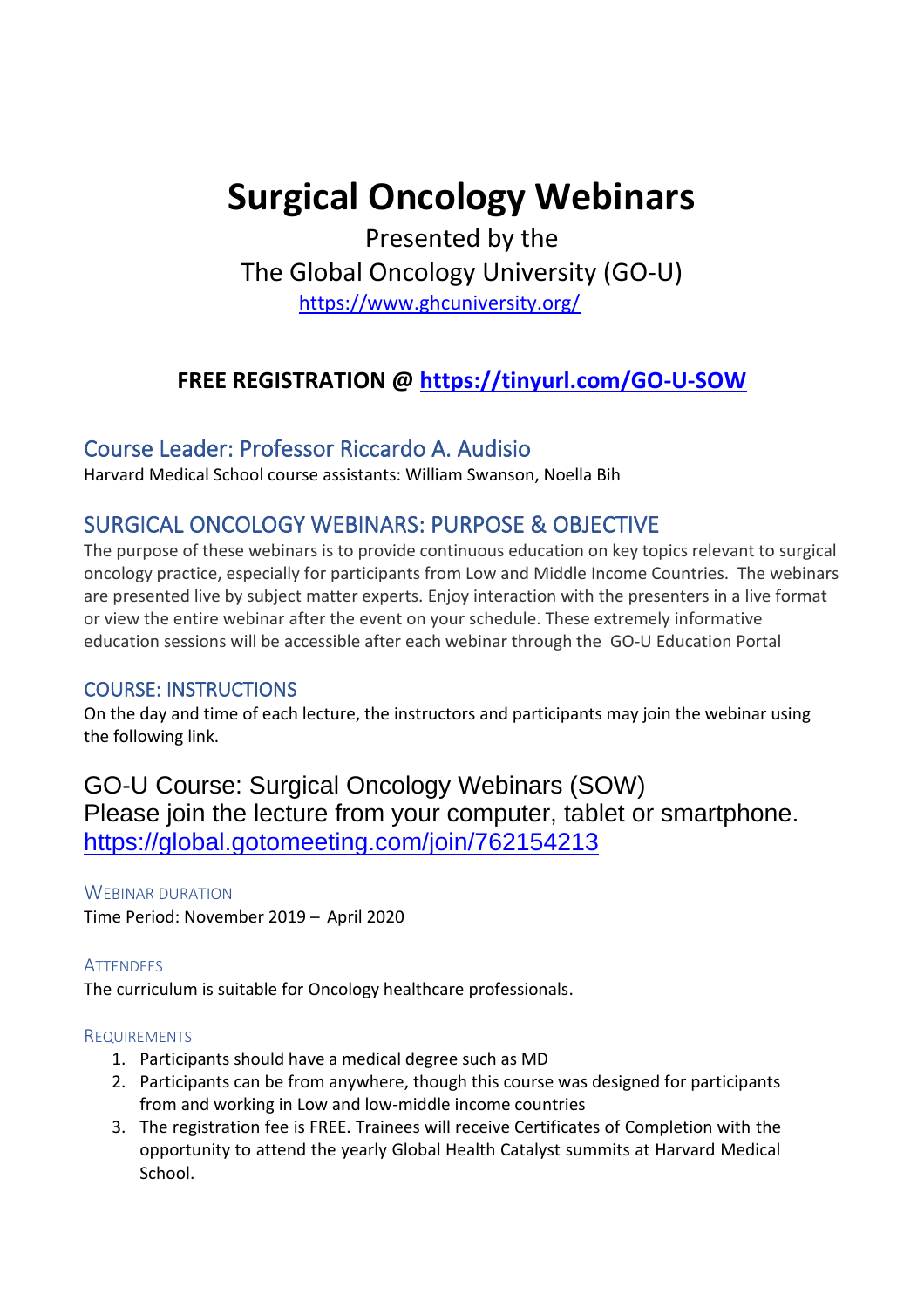## TEXTBOOKS/SOFTWARE

## All webinars start at 11:00 am Est; 4 pm GMT

**COURSE SCHEDULE** (SUBJECT TO CHANGE)

| <b>Date</b>       | <b>Topic (Tentative Topics)</b>                   |
|-------------------|---------------------------------------------------|
| November 16, 2019 | A Curriculum in Surgical Ocology                  |
| November 23, 2019 | <b>Breast Cancer in Africa</b>                    |
| November 30, 2019 | <b>Oncoplastic Surgery for Breast Cancer</b>      |
| December 7, 2019  | Basic and Advanced Surgery for Liver Cancer       |
| December 14, 2019 | Tackling Metastatic Disease to the Liver          |
|                   | <b>Holidays Break</b>                             |
| January 11, 2020  | <b>Surgery for Neuro-endocrine Tumours</b>        |
| January 18, 2020  | Past, Present and Future of Robotic Surgery       |
| January 25, 2020  | Surgery for Older Patients with Cancer            |
| February 1, 2020  | <b>Gynaecological Tumours</b>                     |
| February 8, 2020  | <b>H&amp;N Cancers</b>                            |
| February 15, 2020 | The Role of Surgeons in Treating Melanoma         |
| February 22, 2020 | Surgery and Palliation in Africa                  |
| February 29, 2020 | <b>Basics in Gastric Cancer Surgery</b>           |
| March 7, 2020     | Basics on Surgery for Peritoneal Disease          |
| March 14, 2020    | What Surgeons must know on Rare Tumours           |
| March 21, 2020    | Dealing with Sarcomas from A to Z                 |
| March 28, 2020    | Thoracic Surgery for Primary & Metastatic Cancers |
| April 4, 2020     | The Surgeon dealing with Urological Cancers       |
| April 11, 2020    | Neurosurgery in Africa                            |
| April 18, 2020    | Nutrition and the Cancer Patient                  |
| April 25, 2020    | <b>Research for Surgical Oncologists</b>          |